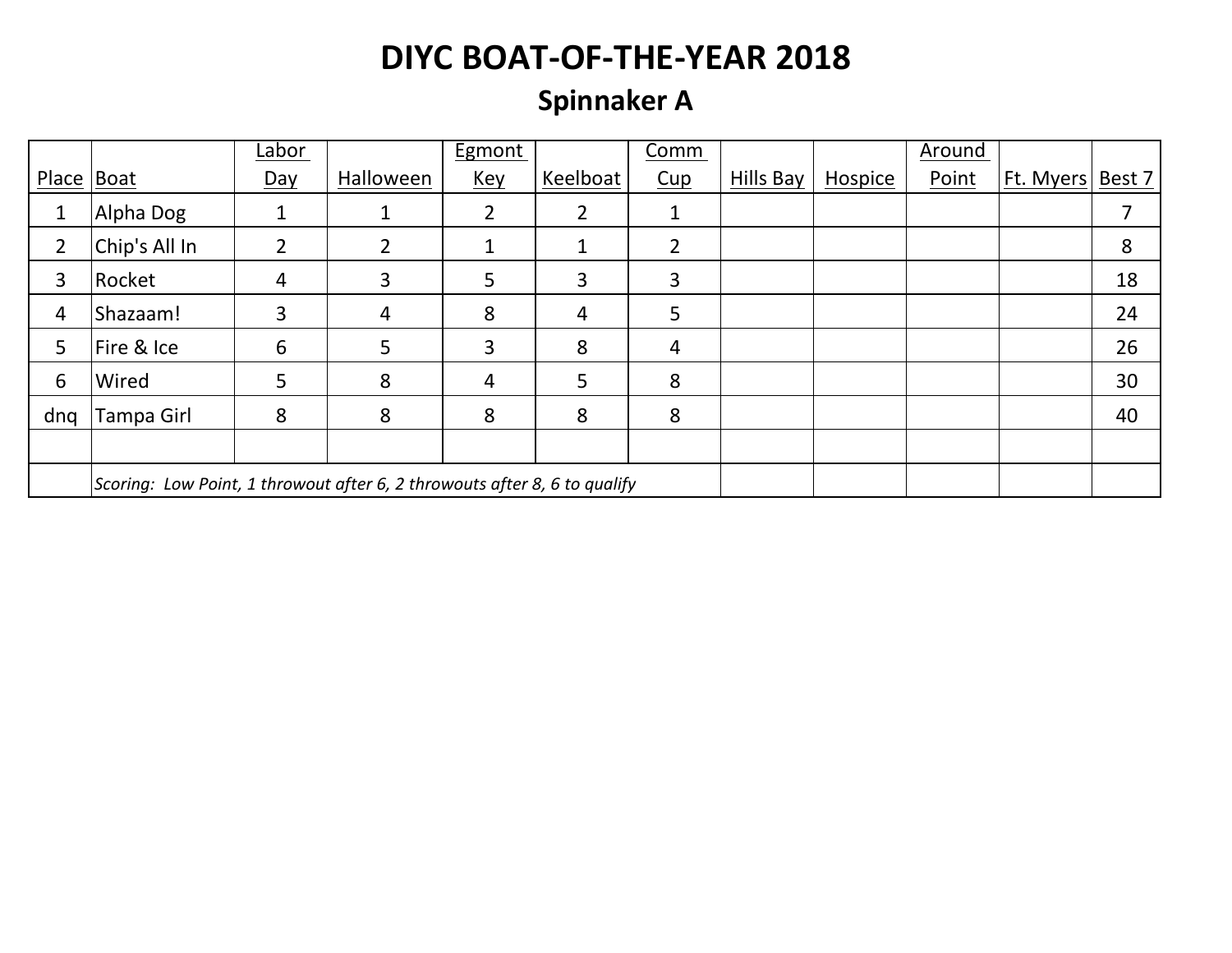# **Spinnaker B**

|                                                                           |                  | Labor          |                  | Egmont         |                | Comm           |                  |                | Around |           |        |
|---------------------------------------------------------------------------|------------------|----------------|------------------|----------------|----------------|----------------|------------------|----------------|--------|-----------|--------|
| Place                                                                     | Boat             | <u>Day</u>     | <b>Halloween</b> | <u>Key</u>     | Keelboat       | Cup            | <b>Hills Bay</b> | <b>Hospice</b> | Point  | Ft. Myers | Best 7 |
| 1                                                                         | <b>Yard Goat</b> | $\overline{2}$ | $\overline{4}$   | $\mathbf 1$    | 14             | $\overline{2}$ |                  |                |        |           | 23     |
| $\overline{2}$                                                            | Meltemi          | $\overline{4}$ | $\overline{2}$   | 14             | $\overline{3}$ | 3              |                  |                |        |           | 26     |
| 3                                                                         | Privateer        | $\mathbf{1}$   | 1                | 14             | $\mathbf{1}$   | 14             |                  |                |        |           | 31     |
| 4                                                                         | Dr. Bligh        | 5              | 6                | $\overline{2}$ | 14             | 14             |                  |                |        |           | 41     |
| 5                                                                         | Therapy          | 6              | 14               | 14             | 4              | 14             |                  |                |        |           | 52     |
| 6                                                                         | Junior           | 14             | 5                | 14             | 14             | 5              |                  |                |        |           | 52     |
| dnq                                                                       | Firewater        | 14             | 14               | 14             | 14             | $\mathbf{1}$   |                  |                |        |           | 57     |
| dnq                                                                       | Whirligig        | 14             | 14               | 14             | $\overline{2}$ | 14             |                  |                |        |           | 58     |
| dnq                                                                       | Fully Involved   | 14             | 3                | 14             | 14             | 14             |                  |                |        |           | 59     |
| dnq                                                                       | Alliance         | $\overline{3}$ | 14               | 14             | 14             | 14             |                  |                |        |           | 59     |
| dnq                                                                       | 88               | 14             | 14               | 14             | 14             | $\overline{4}$ |                  |                |        |           | 60     |
| dnq                                                                       | Volcano          | 14             | 14               | 14             | 14             | 6              |                  |                |        |           | 62     |
| dnq                                                                       | Tenacity         | 8              | 14               | 14             | 14             | 14             |                  |                |        |           | 64     |
|                                                                           |                  |                |                  |                |                |                |                  |                |        |           |        |
| Scoring: Low Point, 1 throwout after 6, 2 throwouts after 8, 6 to qualify |                  |                |                  |                |                |                |                  |                |        |           |        |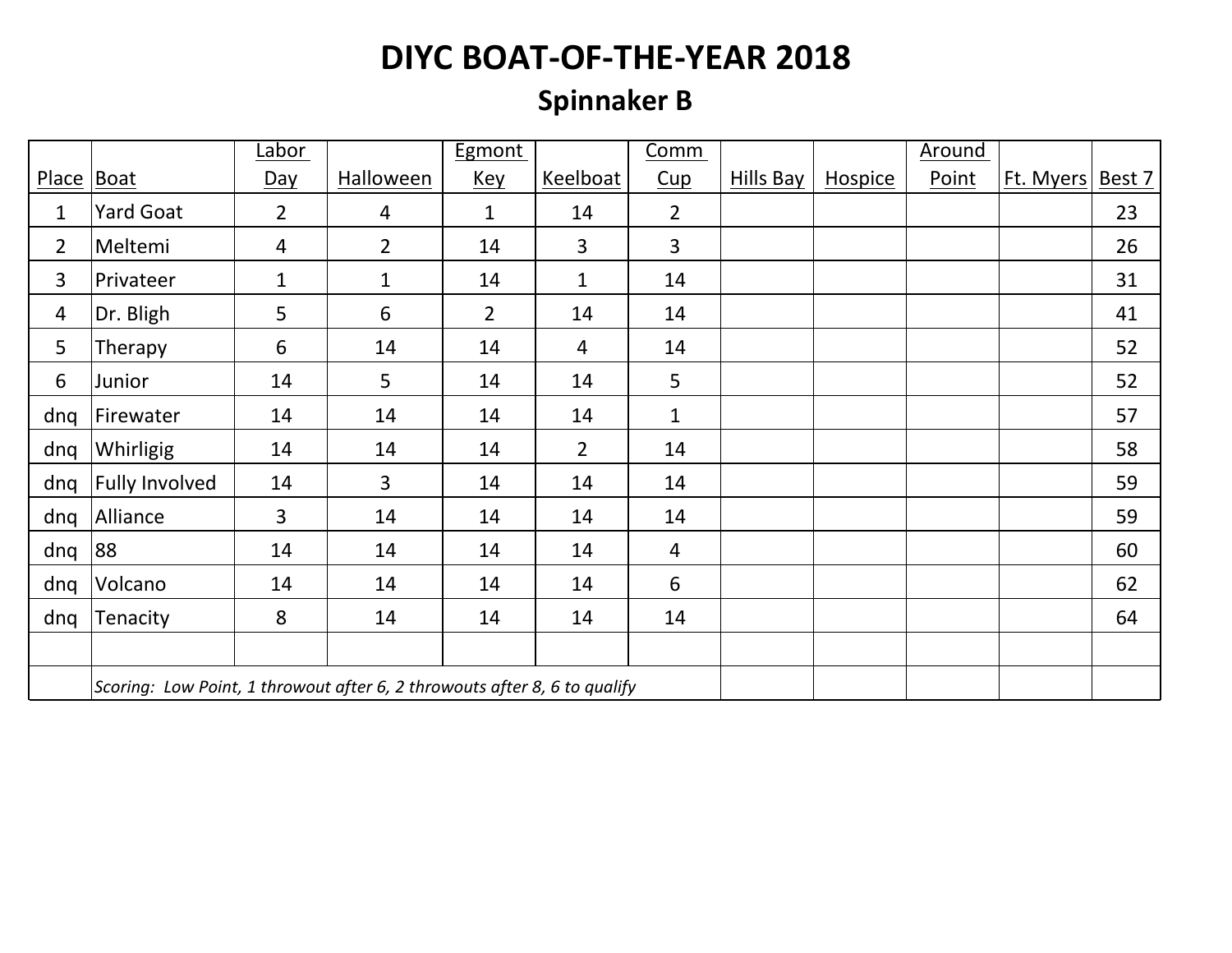#### **Racer-Cruiser**

|                |                                                                           | Labor          |                | Egmont         |                | Comm           |                  |                | Around |           |        |
|----------------|---------------------------------------------------------------------------|----------------|----------------|----------------|----------------|----------------|------------------|----------------|--------|-----------|--------|
| Place Boat     |                                                                           | Day            | Halloween      | <u>Key</u>     | Keelboat       | Cup            | <b>Hills Bay</b> | <b>Hospice</b> | Point  | Ft. Myers | Best 7 |
| 1              | Intrepid                                                                  | $\overline{2}$ | 1              | $\overline{2}$ | $\mathbf{1}$   | $\mathbf{1}$   |                  |                |        |           | 7      |
| $\overline{2}$ | <b>Sacred Cow</b>                                                         | 3              | $\overline{2}$ | 3              | $\overline{2}$ | $\overline{2}$ |                  |                |        |           | 12     |
| 3              | <b>First Wind</b>                                                         | $\overline{4}$ | 4              | 4              | 5              | $\overline{4}$ |                  |                |        |           | 21     |
| 4              | Mon Ami                                                                   | 11             | 11             | $\mathbf 1$    | 3              | 3              |                  |                |        |           | 29     |
| 5              | Javelina                                                                  | 6              | 3              | 5              | 11             | 11             |                  |                |        |           | 36     |
| 6              | Revenge                                                                   | 11             | 7              | 7              | 6              | 5              |                  |                |        |           | 36     |
| dng            | Wing-It                                                                   | $\mathbf{1}$   | 11             | 11             | 11             | 11             |                  |                |        |           | 45     |
| dng            | <b>Team Effort</b>                                                        | 11             | 11             | 11             | 4              | 11             |                  |                |        |           | 48     |
| dnq            | <b>Blue Heron</b>                                                         | 11             | 11             | 6              | 11             | 11             |                  |                |        |           | 50     |
| dnq            | Sea Chelle                                                                | 11             | 7              | 11             | 11             | 11             |                  |                |        |           | 51     |
|                |                                                                           |                |                |                |                |                |                  |                |        |           |        |
|                | Scoring: Low Point, 1 throwout after 6, 2 throwouts after 8, 6 to qualify |                |                |                |                |                |                  |                |        |           |        |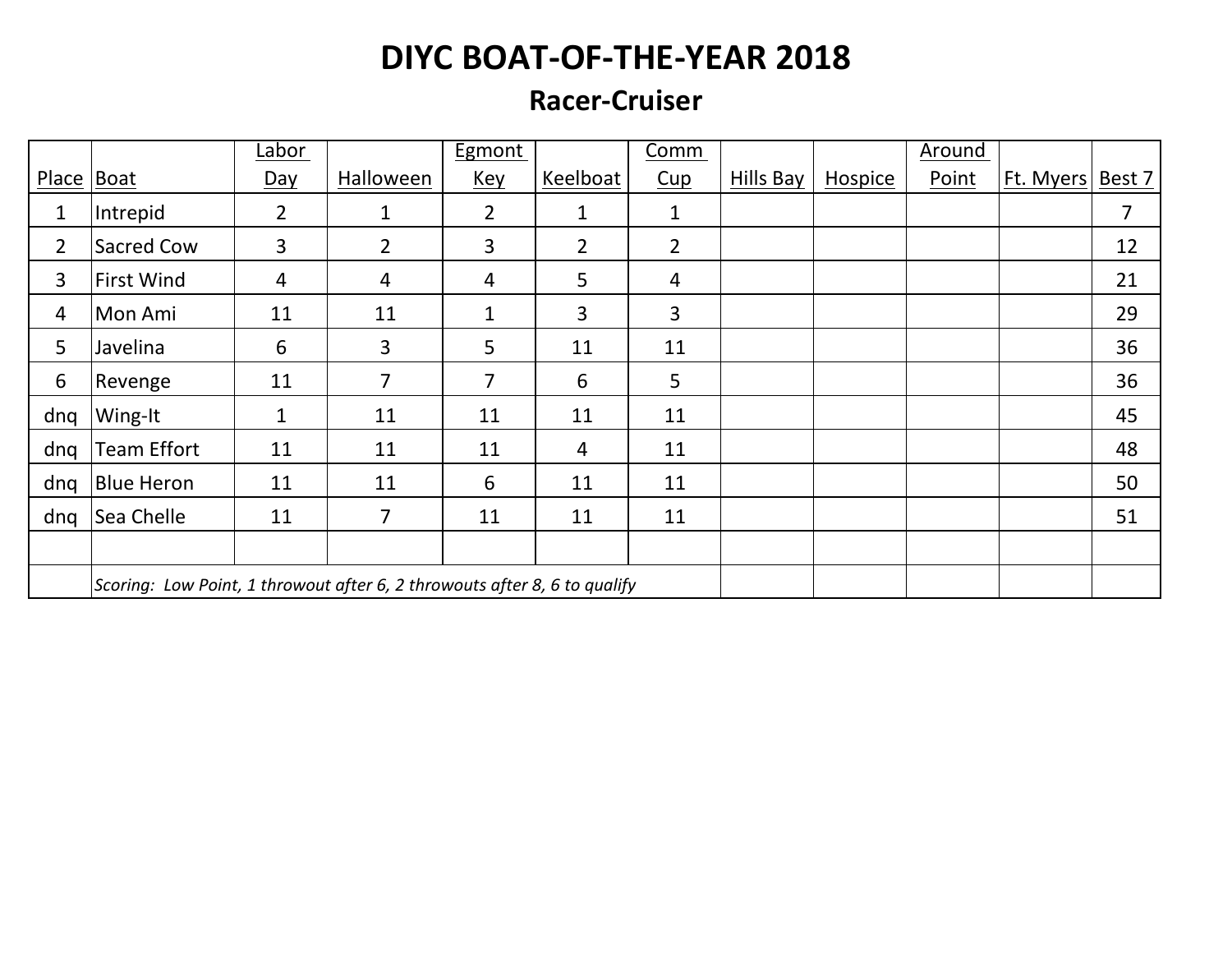#### **Cruiser**

|                |                                                                           | Labor          |                | Egmont         |                | Comm           |           |                | Around |           |        |
|----------------|---------------------------------------------------------------------------|----------------|----------------|----------------|----------------|----------------|-----------|----------------|--------|-----------|--------|
| Place   Boat   |                                                                           | <u>Day</u>     | Halloween      | <u>Key</u>     | Keelboat       | Cup            | Hills Bay | <b>Hospice</b> | Point  | Ft. Myers | Best 7 |
| $\mathbf 1$    | Impulse                                                                   | $\mathbf{1}$   | $\overline{2}$ | 13             | $\mathbf{1}$   | $\overline{2}$ |           |                |        |           | 19     |
| $\overline{2}$ | Wings                                                                     | $\overline{3}$ | 3              | 13             | $\overline{2}$ | $\overline{3}$ |           |                |        |           | 24     |
| 3              | Serenade                                                                  | $\overline{4}$ | 4              | 6              | 13             | 6              |           |                |        |           | 33     |
| 4              | Long Gone                                                                 | 13             | $\mathbf{1}$   | 6              | 13             | $\mathbf{1}$   |           |                |        |           | 34     |
| 5              | Equinox                                                                   | 13             | 6              | 13             | $\overline{3}$ | $\overline{4}$ |           |                |        |           | 39     |
| 6              | Lunacy                                                                    | $\overline{2}$ | 13             | $\mathbf{1}$   | 13             | 13             |           |                |        |           | 42     |
| $\overline{7}$ | Wild Thing                                                                | 8              | 5              | 6              | 13             | 13             |           |                |        |           | 45     |
| 8              | Climate Change                                                            | 8              | $\overline{7}$ | 13             | 13             | 13             |           |                |        |           | 54     |
| dnq            | MuneQuita                                                                 | 13             | 13             | $\overline{2}$ | 13             | 13             |           |                |        |           | 54     |
| dnq            | Mistress                                                                  | 13             | 13             | 13             | 13             | 5              |           |                |        |           | 57     |
| dnq            | Chamame'                                                                  | 5              | 13             | 13             | 13             | 13             |           |                |        |           | 57     |
| dnq            | <b>New Venture</b>                                                        | 13             | 9              | 13             | 13             | 13             |           |                |        |           | 61     |
|                |                                                                           |                |                |                |                |                |           |                |        |           |        |
|                | Scoring: Low Point, 1 throwout after 6, 2 throwouts after 8, 6 to qualify |                |                |                |                |                |           |                |        |           |        |